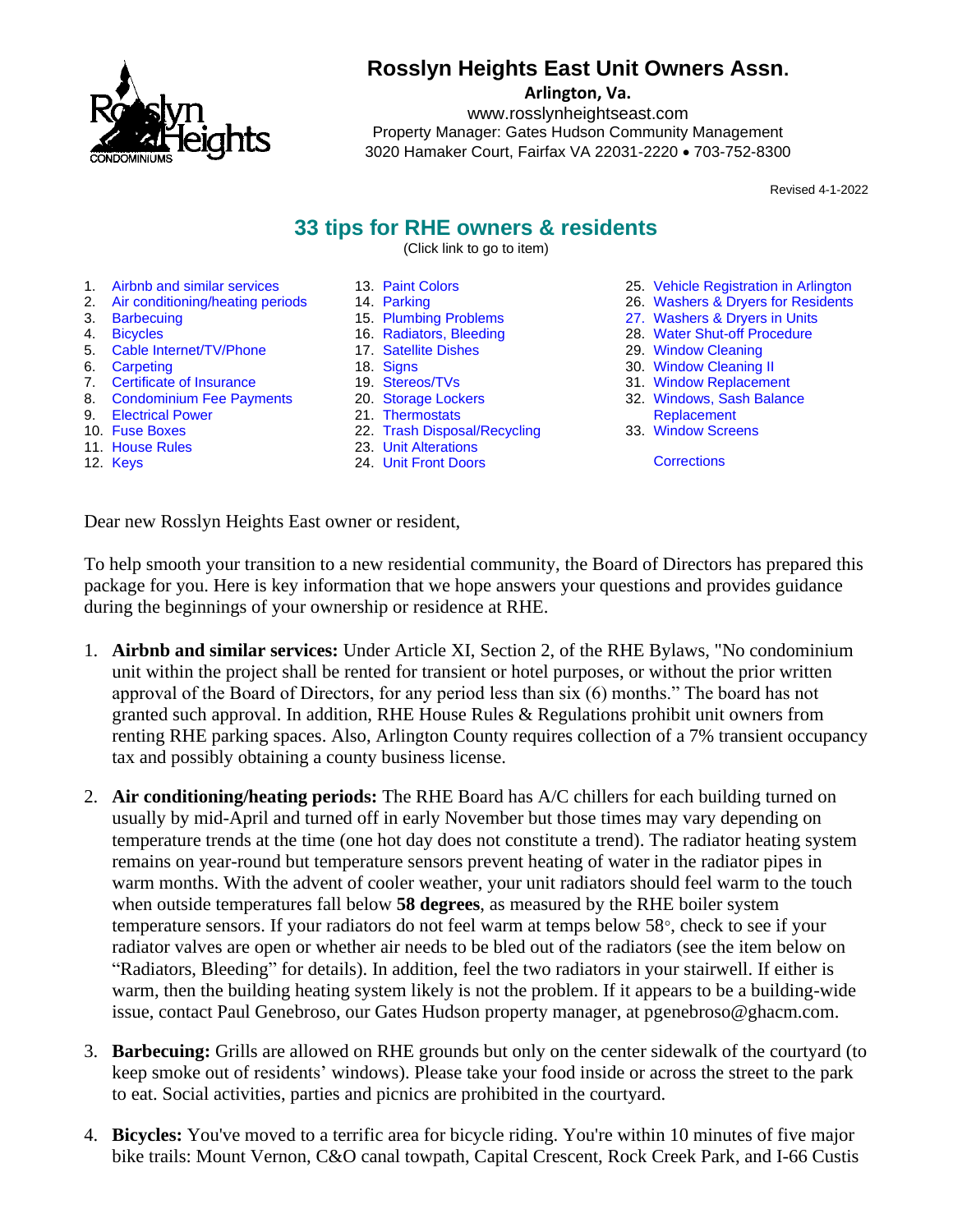not to mention the National Mall. (For details about these and other nearby bicycle trails, go to the [Washington Area Bicyclist Assn.](http://www.waba.org/resources/maps-and-documents/)) You must store your bicycle only in your unit or in one of the two bicycle storage rooms (1222 and 1300 entrances); bicycle storage in hallways or locked to a railing is prohibited. **Note:** To store your bicycle in the 1222 or 1302 bicycle room, your bicycle must display an RHE Bicycle Parking Permit, otherwise it is subject to removal by the condominium association. Applications for permits are available from Gates Hudson Community Management (703-752-8300) or via the RHE website under RHE Reference Documents.

- <span id="page-1-0"></span>5. **Cable Internet/TV/Phone:** Comcast and Verizon FiOS provide cable or fiber optic service, respectively, to RHE units. To subscribe to a service, contact [Comcast](http://www.comcast.com/) (703-841-7700) or [Verizon](https://www.verizon.com/?lid=//global//residential)  [FiOS](https://www.verizon.com/?lid=//global//residential) (855-342-7133). RHE buildings have had Comcast cable installed inside them for many years. **Note:** Comcast may need access to the 1222 or 1302 bicycle room, both of which contain a Comcast cable junction box. In July 2013, Verizon installed FiOS handholes in the ground and cable in brickcolored metal conduits up the outside of the buildings to facilitate future connection of FiOS service to condominium units. Verizon also installed FiOS wall plates in 41 units that granted permission at the time (more have done so since). Comcast and Verizon are the only cable/fiber services available to RHE units; RHE prohibits installation of satellite dishes. Residents pay monthly fees for Comcast or Verizon internet-related services directly to those companies and should contact them if experiencing service problems.
- <span id="page-1-1"></span>6. **Carpeting:** To reduce noise traveling from one unit to another, RHE Bylaws [Article XI, Section 3(p)] require that 80% of the floor area of units that are situated over other units must be "carpeted with appropriate padding under the carpet." Article X, Section 3(a), prohibits nuisances that interfere with residents' "peaceful use" of their condominium units.
- <span id="page-1-2"></span>7. **Certificate of Insurance:** Occasionally, your mortgage lender may ask you for proof of hazard/fire insurance. The mortgage lender always will ask for the Certificate of Insurance at the time of purchase, refinancing or when the owner is obtaining a second mortgage or home equity line of credit. Building hazard/fire insurance is arranged by the RHE Board for the Unit Owners Association.
	- To obtain a Certificate of Insurance, contact Baxter Griffith Insurance Agency, Springfield, Va., a State Farm agent. According to Baxter Griffiths, you can call the insurer at 703-971-7007 or fax the following information to 703-719-7247:
	- Your name, phone number, address (including unit number) and "Rosslyn Heights East." (Baxter Griffith handles hazard insurance for about 300 condominiums in Northern Virginia.)
	- Your mortgage company, the processor's name, address and phone number.
	- Your loan number, if known.
	- Baxter Griffith will send the Certificate of Insurance directly to your lender; expect a day or two turn-around (unless you're slowed by the end-of-the-month spate of settlements). You'll get a copy by regular mail from State Farm's regional office.
	- RHE hazard insurance covers only the areas of the condominium that is owned and controlled by the Unit Owners Association – the two buildings, which includes each unit's "four walls," utility systems, grounds and all other common areas.
	- Everything "inside the four walls" is the responsibility of the unit owner. Unit owners and tenants are responsible for their own "walls-in" condo or renters insurance to cover the contents of their units.
- <span id="page-1-3"></span>8. **Condominium Fee Payments:** Instead of writing a check each month, unit owners can arrange to have their condominium fees deducted automatically at the beginning of each month from their bank accounts. Call RHE property management company Gates Hudson at 703-752-8300 or click [application form](https://gateshudson.com/wp-content/uploads/ACH-Direct-Debit-Form_20170925.pdf) for the Direct Debit Plan.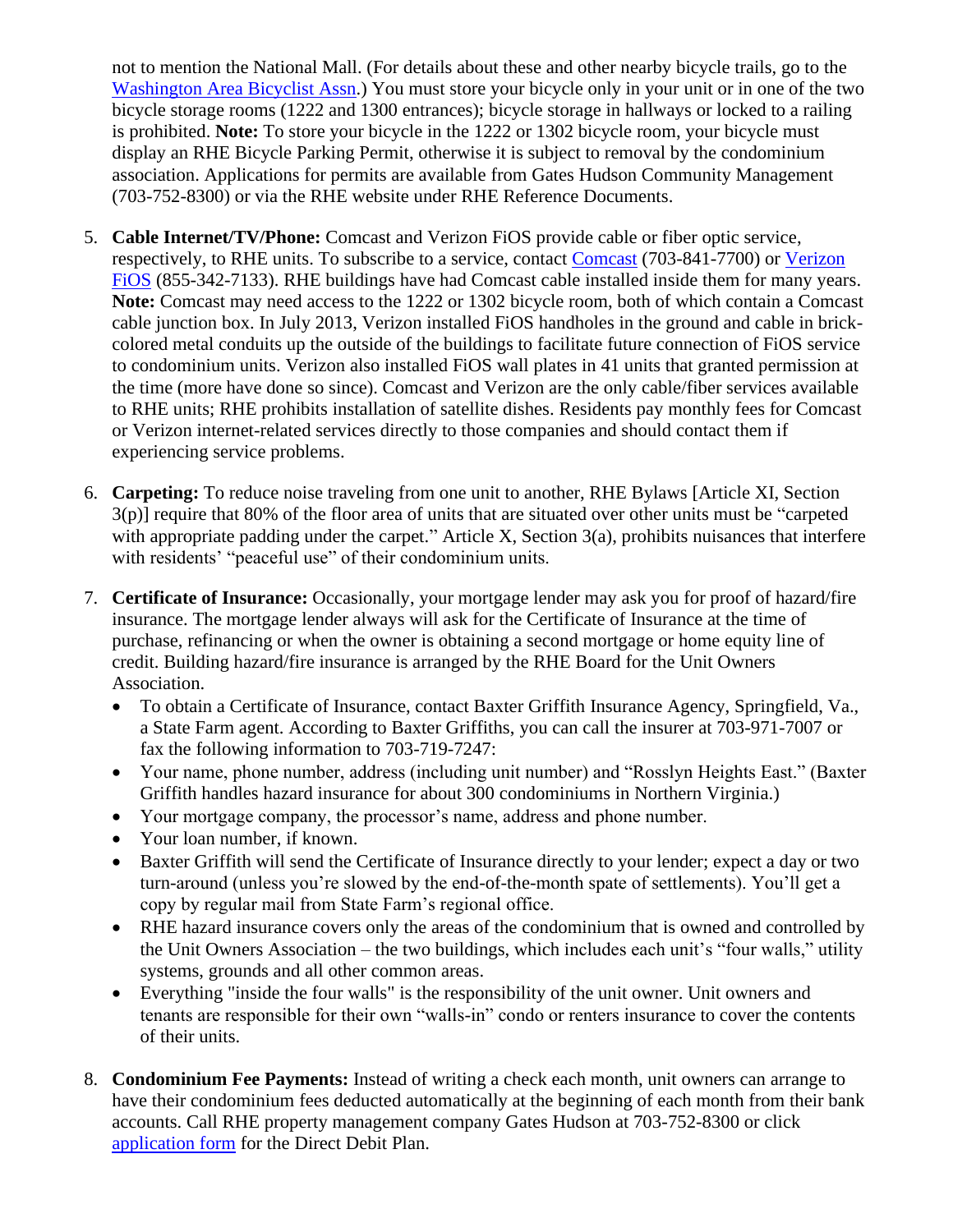- <span id="page-2-0"></span>9. **Electrical Power:** Each RHE unit has available four circuits that provide electrical power – one 20 amp and three 15-amp circuits. Increasing power to any unit would require accessing common element electrical systems and areas, requiring prior approval by the RHE Board.
- <span id="page-2-1"></span>10. **Fuse Boxes:** The RHE Board has stated that prior approval of the board isn't required when a unit owner wants to replace his/her fuse box with a circuit breaker box if there is no change in capacity or number of existing circuits and no common elements (such as electrical lines or equipment) are affected. The board stated that the work must be performed by a licensed electrician.
- <span id="page-2-2"></span>11. **House Rules:** To make living at RHE pleasant for everyone, the Board of Directors has adopted a set of House Rules governing parking, use of common areas, pets, and other matters. They are included on the RHE website under Reference Documents. Please familiarize yourself with them.
- <span id="page-2-3"></span>12. **Keys:** If you are a new owner, it is the responsibility of the previous owner of your unit to provide you with keys to the unit, the mailboxes, and the laundry/bicycle rooms. If you are a new tenant, it's the responsibility of your landlord to provide you with these keys and the pass code to the building front door lock. The same key opens laundry room and bicycle room doors in both buildings. **Note: RHE has no lock-out service.**
- <span id="page-2-4"></span>13. **Paint Colors:** The paint colors (all Benjamin Moore) used in the stairwells initially painted in 2011 are:
	- Walls: Wheeling Neutral (HC-92 at 50%), Aura eggshell
	- Ceilings: Simply White (OC-117) Super Spec flat
	- Stair risers and railings: Appalachian Brown (2115-10) semi-gloss
	- Door trim and radiators: Wheeling Neutral (HC-92 at 50%) Regal semi-gloss
	- Unit doors: Hampshire Gray (HC-101) semi-gloss.
- <span id="page-2-5"></span>14. **Parking:** For details on parking, see the House Rules under Reference Documents on the RHE website. RHE lots provide 59 parking spaces for residents of 56 units. Generally, on evenings and weekends your guests may park in the large parking lot at N. Nash and N. 14<sup>th</sup> Streets. You must have an RHE parking sticker adhered to your vehicle window to park in RHE lots during weekdays. (Note: Arlington County Zone 5 permits and hanging tags don't apply to RHE lots). Parking in the small lot on N. Meade St. near the 1220 entrance is limited to vehicles with RHE stickers. Street parking is available on N. Meade St. and N. Nash St. in accordance with Arlington County parking rules.
- <span id="page-2-6"></span>15. **Plumbing Problems:** For routine in-unit problems, residents may call any plumber they wish. One company familiar with Rosslyn Heights East is Triple State Plumbing Services of Arlington (703- 533-8909). If the plumbing problem requires shutting off water service to all units in the building, owners and residents must follow the Building Water Shutoff Procedure posted on the RHE website under Reference Documents.
- <span id="page-2-7"></span>16. **Radiators, Bleeding:** If your radiators remain cold during cold weather, air may need to be bled out of them so the boiler-heated water will fill the radiators. (Tenants should consult their landlords before proceeding.) Follow these steps to bleed a radiator:
	- 1. Obtain a ["radiator key"](https://www.amazon.com/Radiator-Bleed-Easigrip-Clock-Brass/dp/B007IW2PPG) from a hardware store or online (cost is a few dollars).
	- 2. Insert the key in the radiator bleeder valve at the top of each radiator.
	- 3. Hold a cup under the bleeder valve to catch the water.
	- 4. Insert the radiator key and turn it **no more than a quarter turn** counterclockwise; stop when air hisses out of the valve.
	- 5. Let the air escape until a steady stream of water flows from the bleeder valve. (Caution: The water may be very hot.) Turn the bleeder valve clockwise to shut it.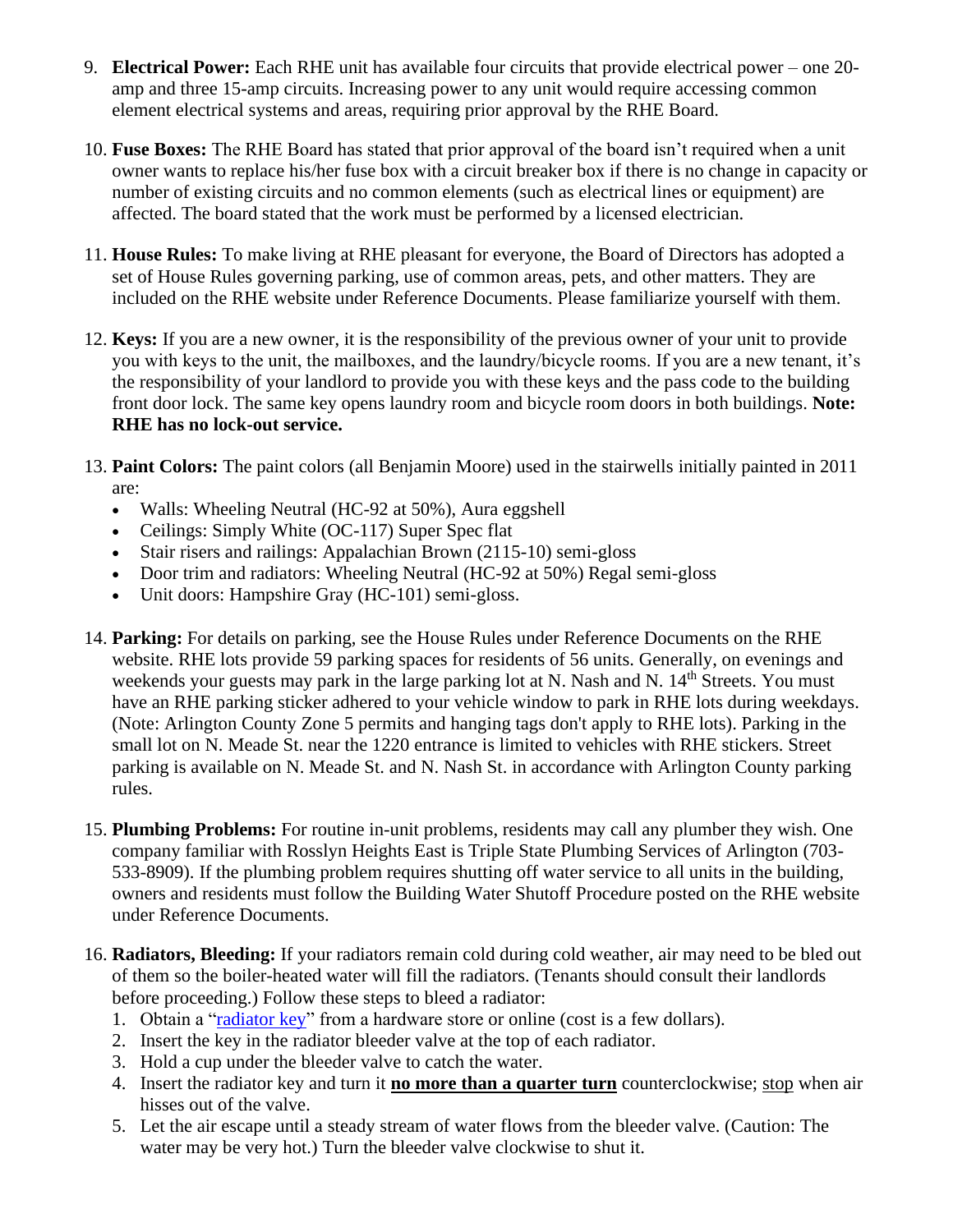- 6. Repeat for all your radiators.
- 7. It also may be necessary to turn on the radiator by turning the knob near the floor.

**TIP:** If your radiator remains cold, feel the two radiators in your stairwell. If they are warm, the building heat is working so the problem is your radiator; tenants should contact their unit owner.

### **IN CASE OF RADIATOR LEAK EMERGENCY, call Gates Hudson Community Management on weekdays at 703-752-8300, or after hours and weekends at 888-660-7132.**

- <span id="page-3-0"></span>17. **Satellite Dishes:** While the Federal Communications Commission Over-the-Air Reception Devices Rule generally allows condominium unit owners or residents to install satellite dishes or outside TV antennas for their units, that rule **does not apply to Rosslyn Heights East**. The reason: RHE owners and residents have no areas such as balconies, terraces, decks, or patios for their "exclusive use" where the FCC rule permits installation of satellite dishes or antennas. In addition, the FCC rule does not allow installation on a roof, exterior wall, walkway or other common area or drilling through exterior walls. (See "If I live in a condominium or an apartment building, does this rule apply to me?" at the FCC's [Over-the-Air Reception Devices Rule Q&A](https://www.fcc.gov/media/over-air-reception-devices-rule#QA).) Also, the RHE Bylaws [Article XI(k)] prohibit installation of outside television reception devices without prior approval by the RHE Board. The Board has never approved such installation.
- <span id="page-3-1"></span>18. **Signs:** RHE Bylaws prohibit posting of for rent, for sale or any other signs in condominium unit windows or on the condominium grounds. Exception: The RHE Board allows "open house" signs to be posted only on Saturdays and Sundays and only along N. Meade St. and outside of the building door of the unit having the open house.
- <span id="page-3-2"></span>19. **Stereos/TVs:** Sound travels easily through unit walls, floors, and ceilings. In consideration of your neighbors, please keep stereo and television volumes down to a reasonable level. Article X, Section 3(a), prohibits nuisances that interfere with residents' "peaceful use" of their condominium units.
- <span id="page-3-3"></span>20. **Storage Lockers:** The condominium association has assigned a storage locker to your unit. Each locker is marked with the street address (1220, 1222, 1224, 1300, 1302, or 1304) and number of its corresponding unit. Use only the locker assigned to your unit. The condominium association, at an owner's request, will remove items stored in a locker that do not belong to the unit owner or the unit owner's tenant. Unit owners and/or tenants must supply their own locks. The storage lockers are accessible either from the 1224 or 1300/1302 entrances and are at basement level. RHE House Rules and Bylaws prohibit storage of items in hallways, stairwells or other common areas (except bicycles in the bicycle rooms). Unit owners are responsible for repair of damage to their storage units.
- <span id="page-3-4"></span>21. **Thermostats:** The original air conditioning air handlers in RHE utility closets require a two-wire, 120-volt thermostat. If you choose to replace the original thermostat (dating to 1981), the 24-volt devices sold by retail outlets won't work. The RHE 120-volt systems will burn them out. You may have to buy a 120-volt thermostat at an A/C supply store (Honeywell manufactures 120-volt models).
- <span id="page-3-5"></span>22. **Trash Disposal/Recycling:** Place your trash in the dumpster in the small parking lot on N. Meade St. or in the large parking lot on N. Nash St. (The dumpster between RHE and the apartment building to the N. belongs to that building; don't use it.) Next to each dumpster is a recycling bin. Generally, recycling bins are emptied on Tuesday mornings, dumpsters on Wednesday mornings. House Rules prohibit leaving mattresses, sofas, and other items next to the dumpsters. Unit owners are subject to payment for a special pickup and a House Rules violation assessment for items abandoned by them or their tenants. Our vendor [American Disposal Services](https://www.americandisposal.com/recycling) will not remove trash, furniture, or any items that are not inside the dumpster or recycling bin. For recycling, it advises: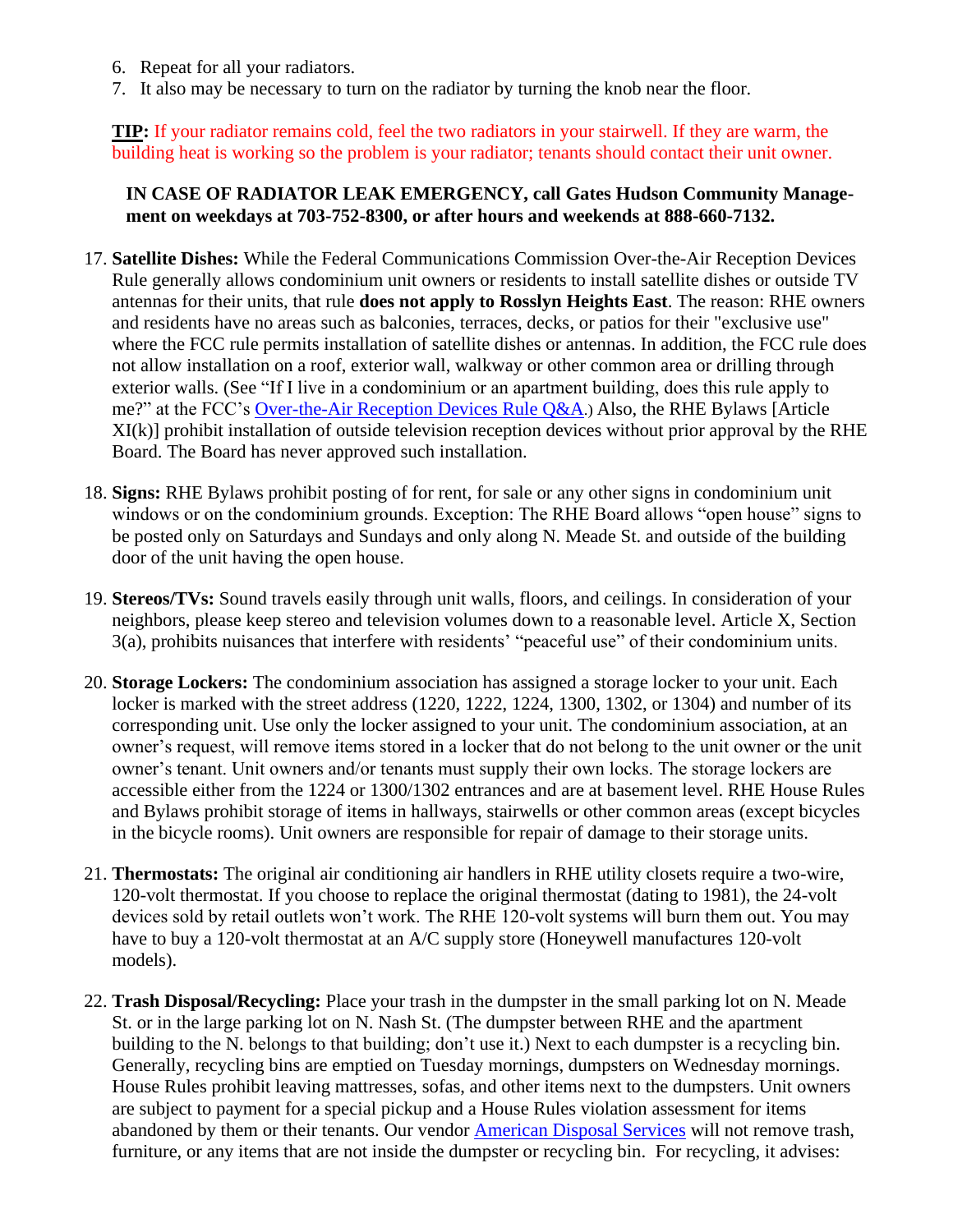Use the recycling bins for:

- Cardboard boxes (please flatten), other cardboard
- Steel and aluminum cans
- Plastic bottles & jugs, laundry detergent bottles
- Glass bottles and jars
- Newspapers/magazines
- Junk mail/office paper/paperboard/phone books

Please DO NOT place plastic bags containing recyclables in the bins because the plastic clogs rotating parts at the recycling processing facility.

DO NOT place in the recycling bins:

- Plastic bags and flexible packaging material
- Food/organic waste
- Phones, computers, TVs, other electronic waste
- Clothing
- <span id="page-4-0"></span>23. **Unit Alterations:** New or existing owners who wish to make physical changes to their units (beyond painting) should first read the Unit Alterations Policy listed on RHE website under Reference Documents.
- <span id="page-4-1"></span>24. **Unit Front Doors:** Maintenance, repair, and replacement responsibilities for the exterior of unit front doors are spelled out in a Board policy posted on the RHE website under Reference Documents. Other unit front door information:
	- **Colors:** To maintain design harmony in the stairwells and hallways, the RHE Board determines paint colors for the outside of unit front doors and their trim (see the item above on Paint Colors).
	- **Hinges:** A unit owner who had to replace one of the large hinges on the heavy metal door to his unit reports that the Bommer hinge TA2714 5 X 5 26D (Precision Door & Hardware item no 49161) worked as a replacement. The screws supplied with it work, too.
	- **Slamming:** Most RHE units have heavy metal fire doors, which make a booming noise when allowed to slam. Please shut your door gently.
- <span id="page-4-2"></span>25. **Vehicle Registration in Arlington County:** If you are a new resident of Virginia, you have 30 days to register your vehicle under state law. The state requires a safety inspection and possibly an emissions test of your vehicle. For information on registering vehicles, go to the [Virginia Dept. of](https://www.dmv.virginia.gov/#/)  [Motor Vehicles.](https://www.dmv.virginia.gov/#/)
- <span id="page-4-3"></span>26. **Washers & Dryers for Residents:** RHE laundry rooms are at basement level (next to the storage lockers) and accessible through the 1224 and 1300/1302 entrances. Each facility has four washers and four dryers, each of which has a reader for a laundry services smartcard. The card can be purchased and refilled from a Value Adder Plus cash-to-card-service machine in the 1302 bicycle room.
- <span id="page-4-4"></span>27. **Washers & Dryers in Units:** The RHE Board prohibited installation of in-unit washers or dryers without prior Board approval after receiving an outside assessment of the capacity of building plumbing lines, risk of flooding, and lack of outside venting. On March 29, 2000, the Board passed the following resolution: "All in-unit washing machines and/or dryers shall be prohibited unless approved by the RHE Architectural Control Committee. In seeking the approval of the Architectural Control Committee, the unit owner must demonstrate, in addition to the requirements set forth under Article XV, Section 1 of the Condominium Bylaws, that the washer and/or dryer is compatible with the existing plumbing, mechanical, electrical, and/or building facilities and does not increase the cost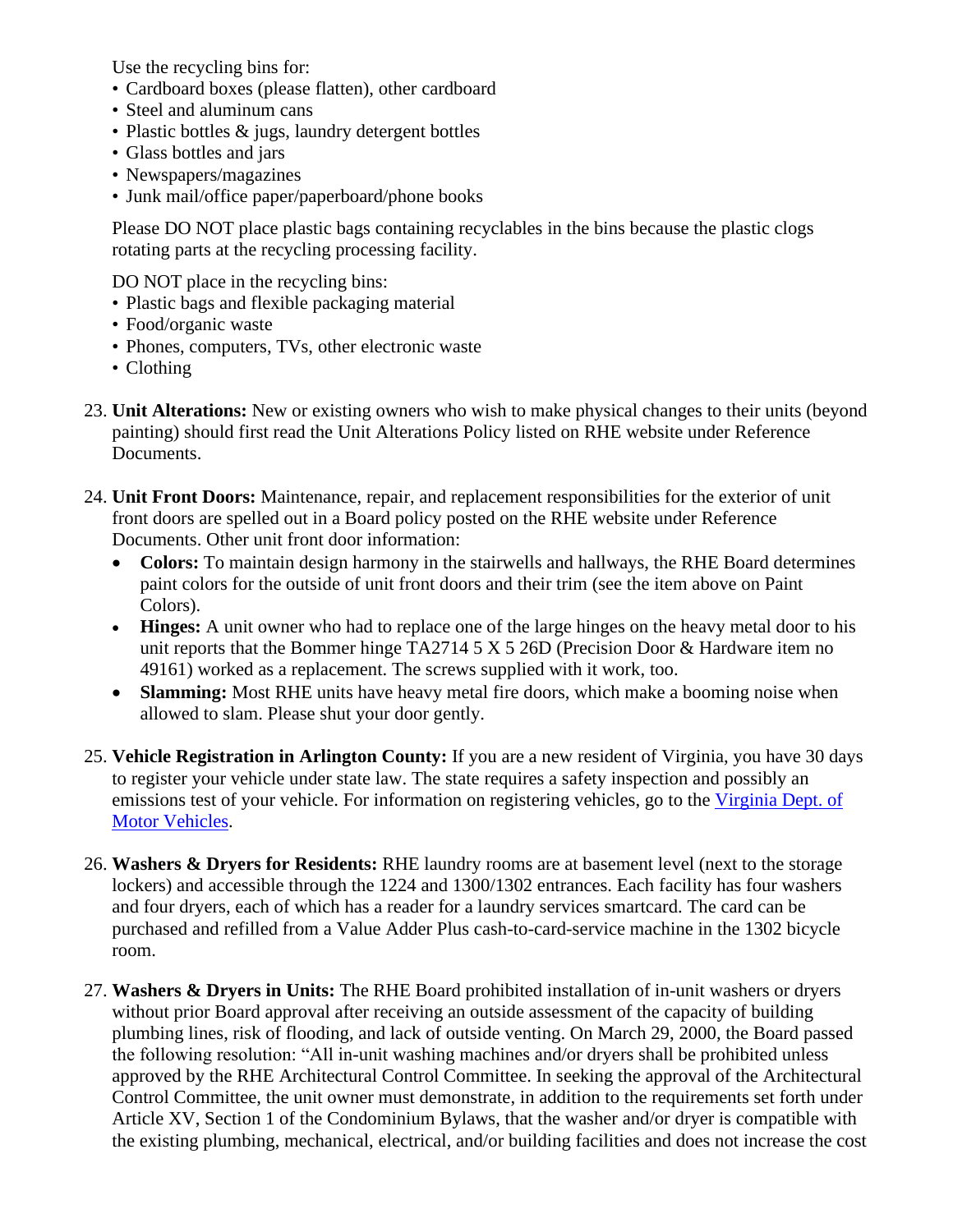of insuring the condominium." RHE makes available to residents a laundry room with four washers and four dryers in each building.

- <span id="page-5-0"></span>28. **Water Shut-off Procedure:** Because of past problems with vendors turning off building water service, the board on June 6, 2006, established a water shut-off procedure and designated Triple State Plumbing Services of Arlington, Va. (703-533-8909), as the sole vendor with authority to shut down water service. See the Building Water Shut-off Procedure under References Documents on the RHE website. The RHE Board encourages unit owners to have a valve installed in their units to turn off water service to their unit, avoiding the need to shut off water to all units in their building.
- <span id="page-5-1"></span>29. **Window Cleaning**: Unit owners and residents are responsible for cleaning their windows. The condominium association cannot provide this service because Article VI, Section 9, of the Bylaws state that unit owners at their own expense shall "clean, repair and maintain both the interior and exterior glass surfaces of all windows."
- <span id="page-5-2"></span>30. **Window Cleaning II:** If your unit has windows installed in 1980-1981 when the buildings were converted to a condominium, here is how to remove the lower half of the windows for purposes of cleaning or installing a window screen: There are metal strips in each window track about 2 inches from the top of the window frame. Flip the bottom of each strip outward. When the metal strips are "open," slide the window all the way up. Then pull the right or left side of the window toward you. The window should come out. To put the window back in, make sure the metal strips are open. Work the window into the tracks and slide it up to the top of the window frame. Then slide it back down and close the metal strips. (The above process doesn't always go smoothly, especially if the metal trips won't stay open.)
- <span id="page-5-3"></span>31. **Window Replacement:** Many RHE unit owners have replaced their windows (and steel window boxes in some cases) using a variety of installers. The RHE Board does not require prior approval for replacements if the new windows match all other RHE windows for color (white), spacer patterns (6 panels for single windows, 4 for double windows, bathroom windows, and picture-window side windows), and window screens (black).
- <span id="page-5-4"></span>32. **Windows, Sash Balance Replacement:** For the original 1980-1981 windows, the sash balance (see image) is the 18- to 30-inch long spring-loaded metal device that resides in the window frame on the right and left sides of your window. It assists in raising and lowering the window. Occasionally, the sash balance breaks and needs replacement. [Blaine Window Repair](http://www.blainewindowrepair.com/) in Silver Spring, Md. (800-565-4948) carries replacement parts. Because RHE units have at least three different size windows, you first should measure the length of the metal channel of the sash balance. Here are the replacement part numbers:

### **Channel Balance**

#### **Length Series Number Blaine Part Number**

18 inches CB 0 Series 17B CB0017-040 Sash Balance 1720 24 inches CB 0 Series 23B CB0038-040 Sash Balance 2320 30 inches CB 0 Series 29B CB0062-040 Sash Balance 2920

Each sash balance requires a plastic part for the top and bottom of the metal channel. The Blaine part numbers are:

- CB9001-1-058 Cap Top
- CB9002-058 Bottom Guide Nylon

Sash balances cost about \$14 to \$20 each, depending on the length. The top and bottom plastic parts total in the \$3.00 range.